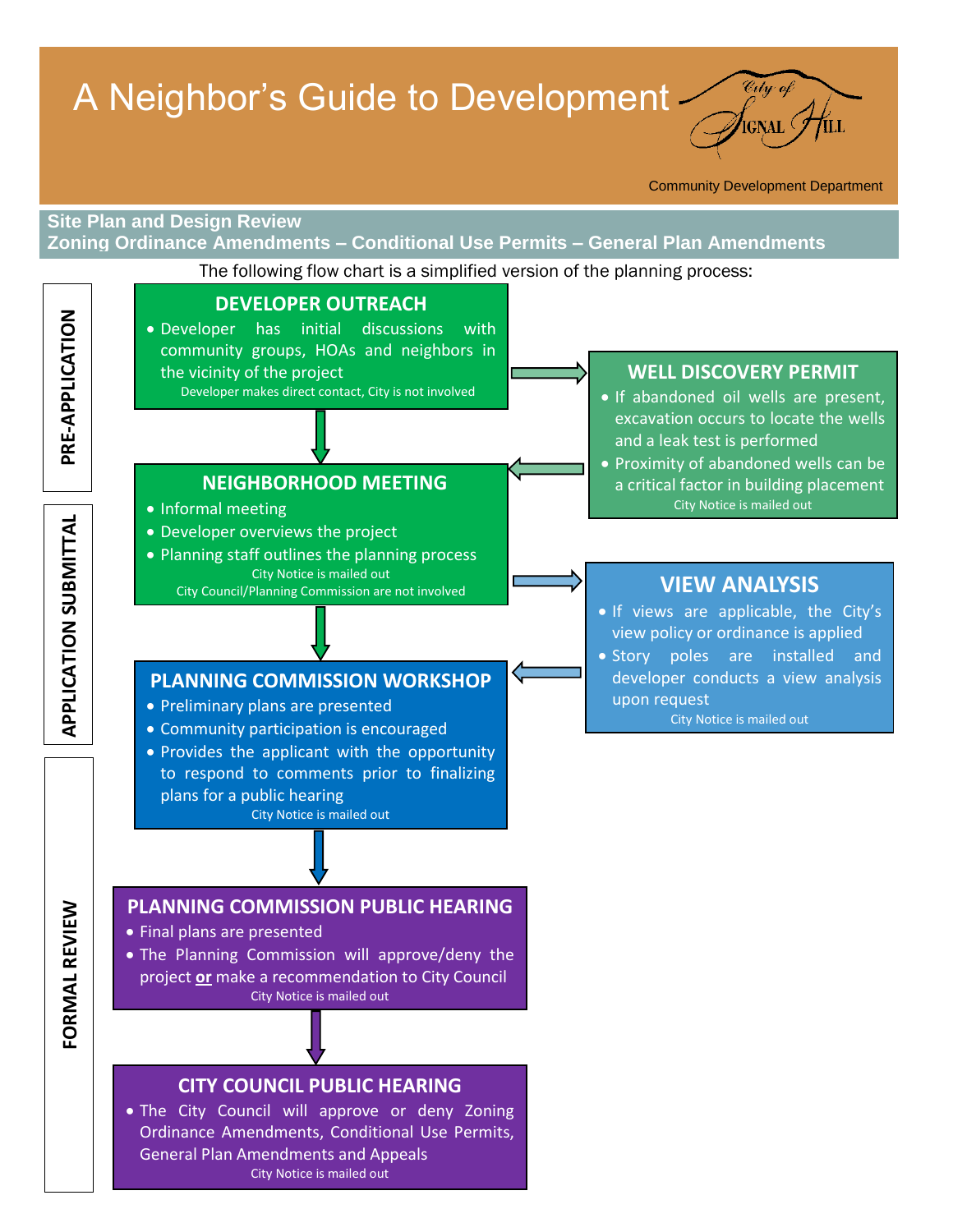<span id="page-1-0"></span>The following is more detailed information on the typical steps in the planning process. We encourage the community to participate early in the planning process. Please contact the Community Development Department for questions about any of these steps and how to participate at (562) 989-7340.

#### 1. DEVELOPER OUTREACH

- □ Property Owner, Developer, and/or Applicant/Agent (developer) to outreach to the community to gather input for consideration in development of the site plan, floor plans, building heights, architecture, guest parking, street configuration, landscape plans, view corridors, etc.
- $\Box$  Community to provide the developer with comments, concerns, preferences in the design prior to any plans being established. Community comments are collected by the developer.
- $\Box$  City staff is typically not involved at this stage.

# 2. WELL DISCOVERY PERMIT & LEAK TEST (IF APPLICABLE)

- $\Box$  If there are abandoned oil well(s) on the site, the developer shall apply for a well discovery permit to locate and leak test the well(s). See Signal Hill Municipal Code (SHMC) Section 16.24.030-050 for detailed information.
- $\Box$  City staff will send a well discovery and leak test notice to all property owners and residents within the established mailing radius of the subject site, prior to the issuance of a well discovery permit.
- $\Box$  The City will issue a well discovery permit. The permit establishes the procedures for the developer to identify the physical location, excavation of abandoned well(s), dust control, backfill and compaction.
- $\Box$  Once the well has been located, the developer shall submit a licensed survey of all well(s) within the area of development. The well(s) shall be plotted on the site plan showing if wells are or are not accessible.

# 3. NEIGHBORHOOD MEETING (IF APPLICABLE)

- $\Box$  The developer shall submit an application, deposit and preliminary site/floor plans to the City.
- $\Box$  For a large development project, a Neighborhood Meeting will be held with the developer, City staff and the surrounding residents to view the preliminary site and floor plans and provide an overview of the steps (#4-7 below) in the planning process.
- $\Box$  The community is invited to learn about the project and development process. Community comments are collected at the meeting by the developer and staff.
- $\Box$  The Planning Commission and/or City Council are not involved in the meetings and no decisions are made on the project.

#### 4. VIEW ANALYSIS PROCESS (IF APPLICABLE)

- $\Box$  If it is determined that the view policy or view ordinance is applicable to the site, the view policy/ordinance steps will be followed. See the City View Policy or Ordinance (in Hilltop Specific Plan) for detailed information.
- $\Box$  City staff will send a view notice to all property owners and residents within 500 feet of the boundary of the subject property.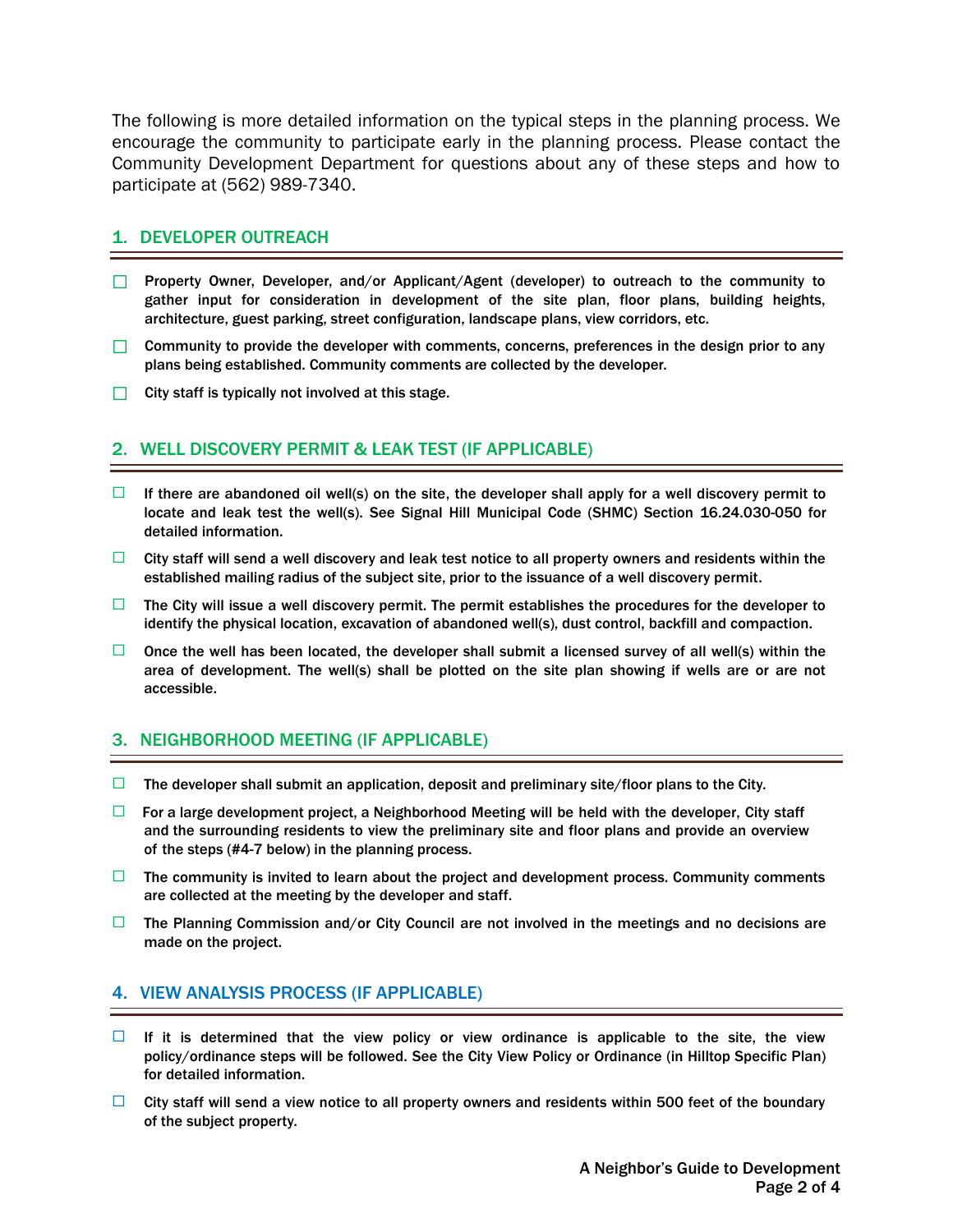- <span id="page-2-0"></span> $\Box$  The developer will install story poles to depict the silhouette of the development.
- $\Box$  After viewing the story poles, community members that feel that the project will have an impact on their view and would like view photos taken from their property, should contact the Planning Department in accordance with timeframe established in the view notice.
- $\Box$  The applicant will contact and schedule a mutually agreeable time to conduct the view photo analysis with community members that requested photos.
- $\Box$  Any affected property owner or resident who challenges the accuracy of an applicant's view analysis may prepare and submit a view analysis to the Planning Department prior to the workshop for review by the Planning Commission.

#### 5. PLANNING COMMISSION WORKSHOP

- □ Once the developer has established preliminary plans (and completed the view analysis process, if applicable) the project is scheduled for a public workshop.
- $\Box$  10 days prior to the workshop, the City will mail a notice of public workshop to all property owners within the established mailing radius of the subject site, and plans and view photos are available for public review. 3 days prior to the workshop a staff report overviewing the project is available for public review and is available on the City's website [www.cityofsignalhill.org](http://www.cityofsignalhill.org/) > Current Agendas & Staff Reports.
- $\Box$  The community is encouraged to participate at the workshop to ensure that the applicant has the opportunity to respond to comments prior to finalizing the plans for the public hearing.
- $\Box$  At the workshop in front of the Planning Commission, staff provides a presentation on the plans and process, the developer is given the opportunity to present the project and the community may present written information, comment, express their opinions or otherwise present evidence on the project.
- $\Box$  The Planning Commission provides direction as deemed appropriate and may schedule the project for subsequent workshop(s) or a public hearing.

## 6. PLANNING COMMISSION PUBLIC HEARING

- $\Box$  Once the developer has addressed the Planning Commission's directions from the workshop and finalized plans the project is scheduled for a public hearing for the Site Plan and Design Review. See SHMC Section 20.52 for more information.
- $\Box$  10 days prior to the public hearing, the City will mail a notice of public hearing to all property owners within the established mailing radius of the subject site. 3 days prior to the public hearing a staff report, resolutions and conditions of approval overviewing the project are available for public review and are available on the City's website [www.cityofsignalhill.org](http://www.cityofsignalhill.org/) > Current Agendas & Staff Reports.
- $\Box$  The public is invited to attend this public hearing to present written information, express their opinions or otherwise present evidence on the above matter to the Planning Commission.
- $\Box$  At the public hearing in front of the Planning Commission, staff provides a presentation project, the developer is given the opportunity to present on the project and the community may present written information, express their opinions or otherwise present evidence on the project.
- $\Box$  The Planning Commission will approve or deny the project (or continue the public hearing to another meeting). Zoning Ordinance Amendments, Conditional Use Permits, General Plan Amendments and Appeals go to the City Council for review.